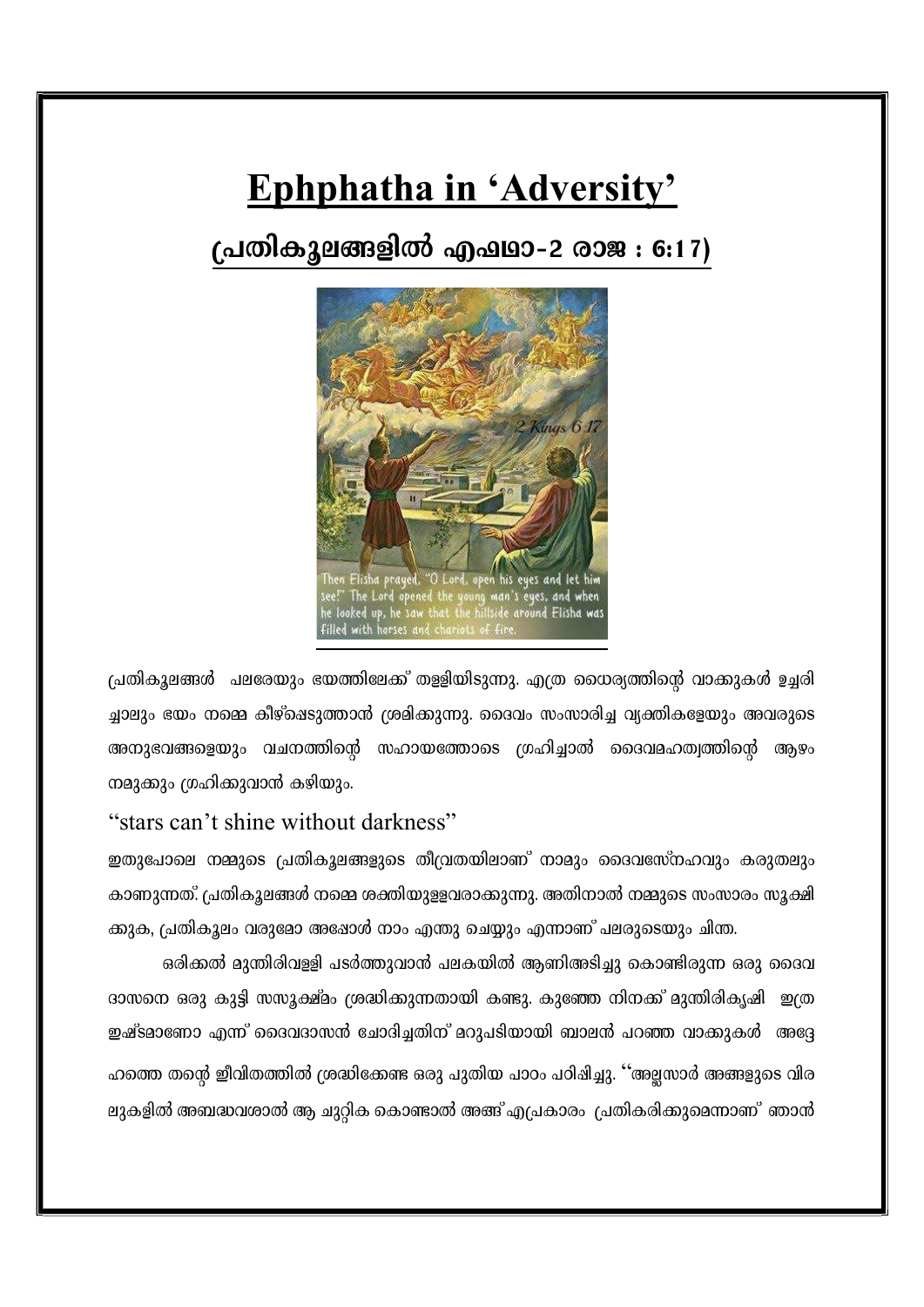ശ്രദ്ധിച്ചത്. ഈ ബാലനെഷോലെ ലോകമനുഷ്യർ നമ്മെ വീക്ഷിയ്ക്കുമെന്ന് മറക്കരുത്. പ്രതികുല ത്തിൽ യേത്തെ ഒഴിവാക്കുക തലകുനിച്ചിരിക്കാതെ ആസഹായ പർവ്വതത്തെ നോക്കുക. നമ്മുടെ ഹൃദയത്തോട്, ബുദ്ധിമണ്ഡലത്തോട്, ആലോചനകളോട് എഷ്ഥാ പറയുന്നവനാണ് ആകാശവും ഭൂമിയും സൃഷ്ടിച്ച യഹോവ.

വഴി അടഞ്ഞു എന്ന് കരുതിയ യിന്ത്രായേൽ ജനം നിലവിളിച്ചപ്പോൾ ദൈവീക നിർദ്ദേശം മോശയക്ക് ലഭിച്ചു. അടഞ്ഞ വഴികളോട് ആണ് യഹോവ തുറന്നുവരിക എന്നർത്ഥമുള്ള എഷഥാ എന്ന് പറഞ്ഞത്. യഹോവ തുറന്നവഴിയെ നടക്കുവാൻ യേം വേണ്ട. നിനക്കായി തുറന്നവഴി ശത്രുവിന് അടയ്ക്കുവാൻ കഴിയുകയില്ല. നിന്റെ വഴിയിൽകൂടി കടക്കുന്നവനെ തൃത്തുമാറ്റുന്ന വനാണ് യഹോവ.

 $\triangle$ 120 14:10 -16, 21-22.

മോശയുടെ കാലം കഴിഞ്ഞ് ജനത്തെനടത്തുവാനുളള ചുമതല ഏൽഷിച്ച യഹോവ ഏതു വഴിയും സുഗമമാക്കി നടത്തുമെന്ന കാര്യം (യോശുവ : 1:9) യെരിഹോ കണ്ടപ്പോൾ യോശുവ മറ ന്നു. തടയ്ക്കത്തെ തകർക്കുന്നവനാണ് യഹോവ എന്നും അടഞ്ഞ വഴിയോട് തുറന്നുവരിക എന്നർത്ഥമുളള എഷഥാ എന്ന് കൽഷിക്കുകയും ചെയ്തവൻ തന്റെ സൈന്യാധിപനെ അയച്ച് യെരിഹോ കീഴ്ഷെടുത്തുവാൻ എന്തെല്ലാം ചെയ്യണമെന്നും ചെയ്യേണ്ടാത്തത് എന്തെല്ലാമെന്നും പറ ഞ്ഞുകൊടുത്തു. അനുസരിച്ചഷോൾ വിജയം ലഭിച്ചു എന്നാൽ എടുക്കരുതാത്തത് കണ്ട്, മോഹിച്ച് എടുത്തഷോൾ അടുത്ത പട്ടണത്തിൽ വിജയത്തിനു പകരം പരാജയം ലഭിച്ചു.

യോശുവ :6:1-5,18

 $7:1 - 6, 12 - 13$ 

ആരാം രാജ്യത്തിലെ രാജാവിന്റെ സൈന്യത്തെ കണ്ടപ്പോൾ എലീശയുടെ ബാല്യക്കാരൻ ഭയന്ന് വിറച്ചു. എന്നാൽ എലീശ അവന്റെ കണ്ണുകൾ തുറഷാൻ യഹോവയോട് പ്രാർത്ഥിച്ചു. ലോകമ നുഷ്യരുടെ കണ്ണുകൾ അവരുടെ വിരോധികളെയും ശത്രുക്കളെയും കാണിച്ച് ഭയഷെടുത്തുന്നു. ജഢിക കണ്ണുകൾ ശത്രുക്കളെ കണ്ട് ഭയപ്പെടുമ്പോൾ വിശ്വാസിയുടെ ആത്മീയ കണ്ണുകൾ രക്ഷക നെയും അവന്റെ സൈന്യത്തേയും കാണുന്നു. ഓരോ ആരാധനയിലും ദൈവീക സാന്നിദ്ധ്യം കാണുവാൻ നമ്മുടെ കണ്ണുകൾ തുറക്കഷെടട്ടെ. നമ്മുടെ വീണ്ടെടുഷുകാരൻ യിസ്യയേലിന്റെ പരി കാണുവാൻ പ്രതികൂലത്തിന്റെ തീമ്പ്രതയിലും ശുദ്ധനാണ്. മെദവമഹത്വം യോഹന്നാ നഷോസ്തോലന് ഭാഗ്യം ലഭിച്ചു.

വെളി: 1:9-17